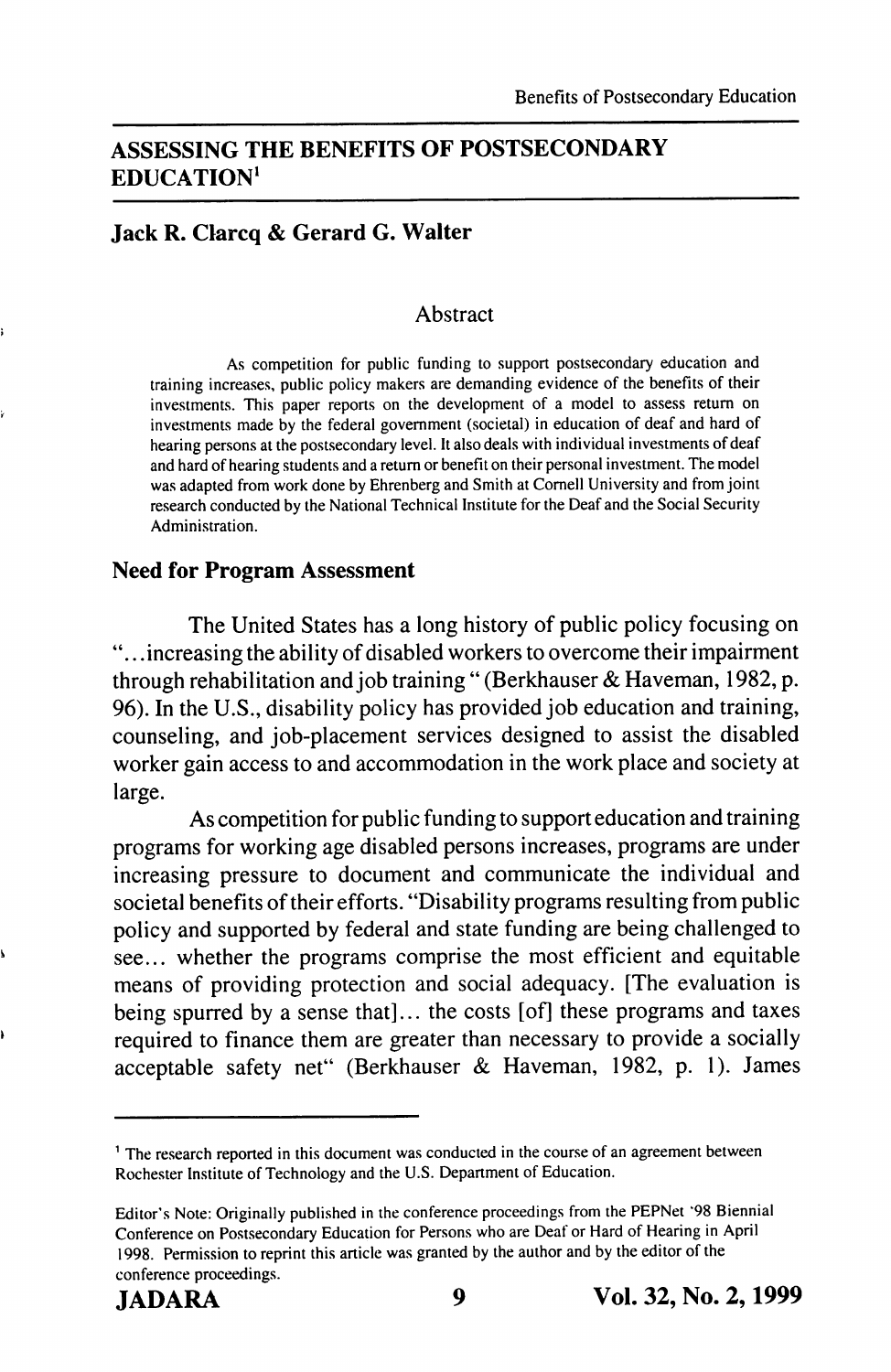Carpenter states "As dollars become more scarce, accountability will become more strict. If [funded] programs cannot show quality use of dollars, then [the] chance of securing... funding is not good" (Forest, 1989, p. 341).

Programs that prepare working age disabled persons for employment are accountable to a broad constituency base including students/clients, parents, employers, professionals, philanthropists, government policy makers, and the general public. Organizations need to provide constituencies with "...a better sense of what is being achieved with public resources" (Ruppert, 1994, p. 2).

While it is assumed that programs for individuals with disabilities facilitate career enhancement and improvement in the quality of life for individuals, public officials also view the venture as a strategic investment (Ewell, 1991). "From this perspective, accountability becomes less a question of equitable and efficient operations than documenting a concrete return on investment"(Ewell, 1991 p. 14). Programs need to assess both individual and societal benefits. A fundamental question is "Does society receive a good return for its... investment or would the money be better spent elsewhere?" (Leslie, 1990, p. 271). Similarly, does an individual receive benefits from their investment in education? Programs should also address the following questions.

- "Does public policy yield employment and earnings benefits in excess of their costs, or do they fail to meet such an efficiency test? "(Berkhauser & Haveman, 1982, p. 67).
- What impact does education have on reducing dependency on Federal SSI and SSDI transfer programs?

There is a need to determine if publicly supported institutions, focusing on employment needs of disabled individuals, are achieving benefits tied to their mission and goals and in relationship to financial resources provided. Leaders should be proactive and not wait for a crisis to occur before documenting their institution's benefits. "Administrators who want to strengthen the position and image of their agency... can emphasize to... stakeholders the contributions and benefits to the agency that the stakeholders value. It is especially important to emphasize these contributions and benefits on an ongoing basis and not wait until budget cuts or other problems arise" (Knox, 1991, p. 245).

In 1965 the U.S. Congress passed the National Technical Institute for the Deaf (NTID) Act. This act was created in response to a need for postsecondary technical education and training for deaf individuals to prepare them for job entry and career mobility. NTID, a college of

Vol. 32, No. 2,1999 10 JADARA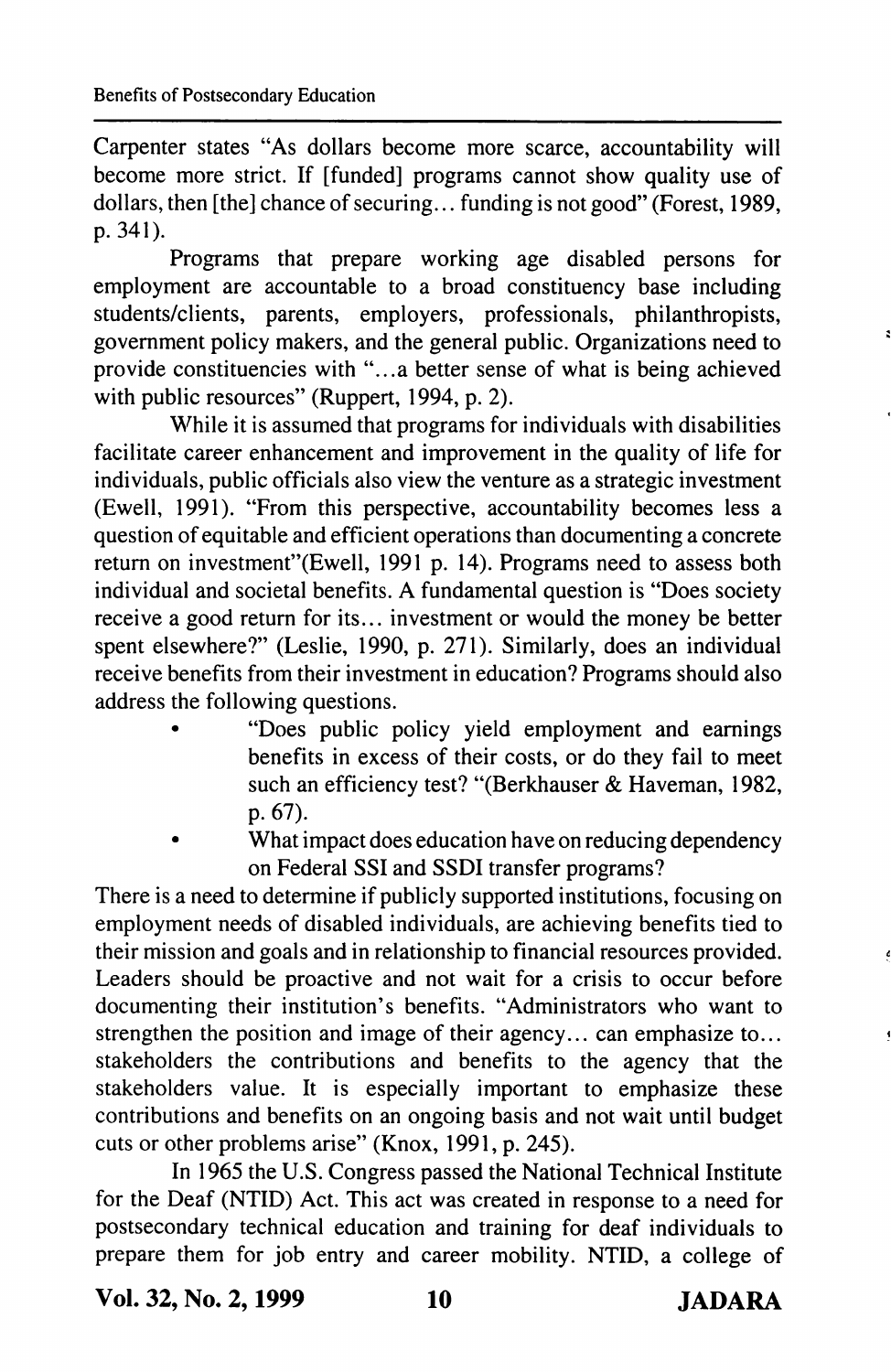Rochester Institute of Technology (RIT), receives approximately 80 percent of its annual budget from the federal government. NTID must challenge the premise that "...government intervention does not always yield benefits commensurate with costs" (Berkhauser & Haveman, 1982, p. 103).

Professionals working in the area of rehabilitation and education for deaf and hard of hearing persons have for a long time indicated that some of these people are made dependent by their reliance on funds available through SSI and SSDI. Yet there is no research to indicate whether such dependence exists and what variables impact receipt of such payments. NTID has a concern about the impact that education has on reducing dependency on these payments.

The goal of the research reported here is to document individual and societal investments and benefits of higher education. The following questions were addressed:

- What is the relationship between educational level and individual investments and benefits?
- What is the relationship between educational level and societal investments and benefits?

## Return on Investment — A Model

A model designed by Ehrenberg and Smith of Cornell University (1994) was used as a base for the information that follows (see Figure 1). In this model investments in education include costs of education and the outlay of funds to cover those costs. The costs also include lost earnings during the time the person was a student. Benefits are measured by increased earnings that result from these investments.

Investments in and benefits of education can be both individual and societal. Individual investments include forgone earnings, out-of-pocket costs, and loans incurred to cover educational costs. Increased earning power and improved quality of life are benefits of these individual investments. Societal investments include scholarships, direct state and federal appropriations, and grants in aid. The benefits to society from such investments include increased taxes as a result of higher earnings, reduced dependence on public assistance and an enlightened citizenry.

ą.

Ŋ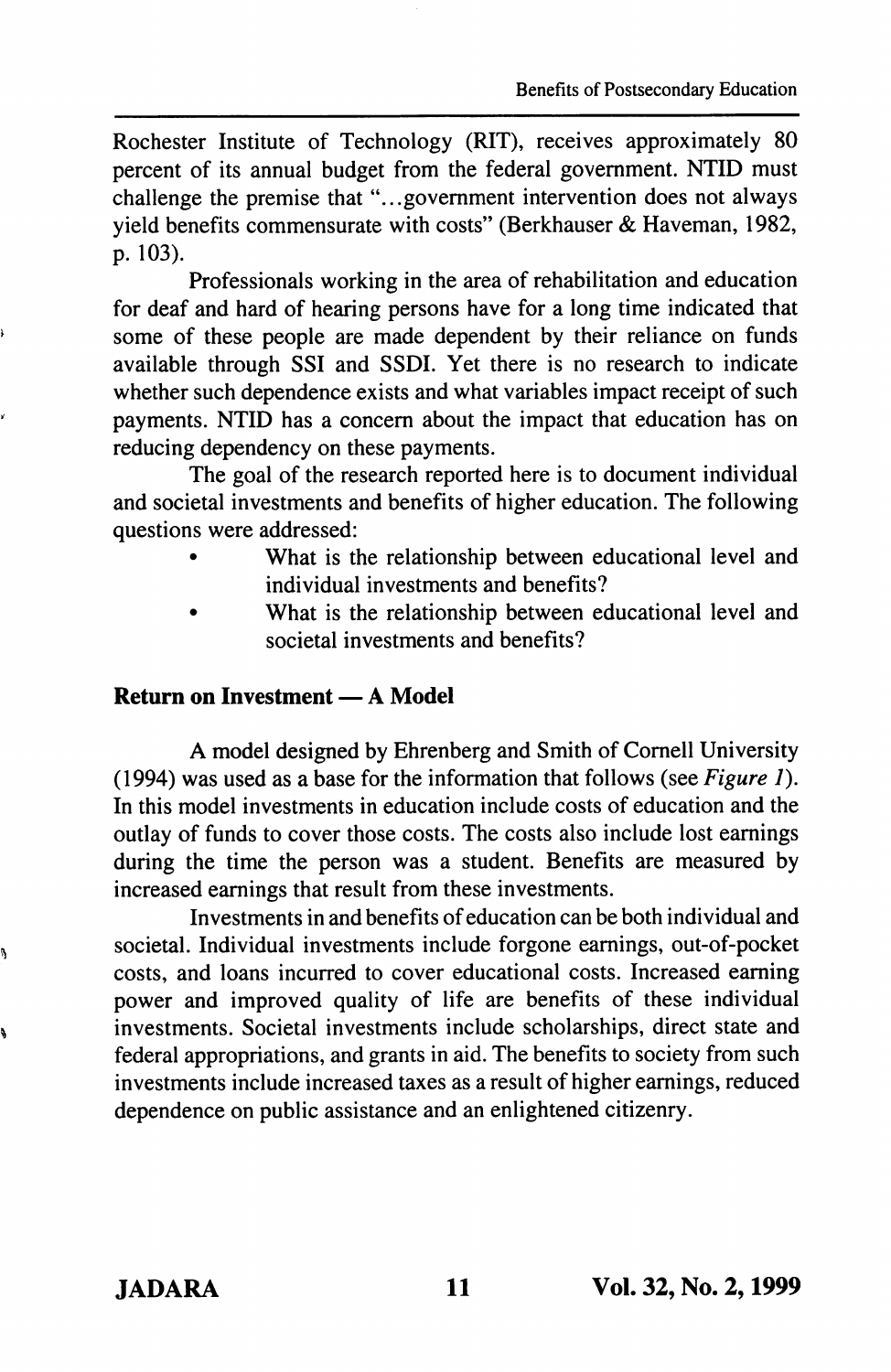



Source: Ehrenberg & Smith (1994)

# Applying the Model

The model was applied to NTID graduates in order to provide information about individual and societal benefits. To do this, an annuity formula (Ehrenberg & Smith, 1994) was adapted to spread the costs of education over a lifetime of work (40 years). The calculation was made using the formula:

#### $1-[1/(1+r)^n]$ r

Here Y equals the total investment, X equals the yearly payment resulting from the investment, r equals the rate of interest realized, and n equals the number of years of work. Solving the equation for X yields a yearly amount a person must earn to return their investment.

# Individual Benefits

The formula was applied to an average NTID bachelors graduate who has spent six years to get an education, and individually invested a total of \$96,000 $\textdegree$  (Y in the formula). This student must make \$3,290 (X in the formula) a year more than a person who did not attend NTID. The \$3,290 assumes that a person will work for 40 (n in the formula) years and F

7

 $^{2}$  \$60,000 in lost earnings and \$36,000 for out of pocket expenses.<br>Vol. 32. No. 2. 1999 12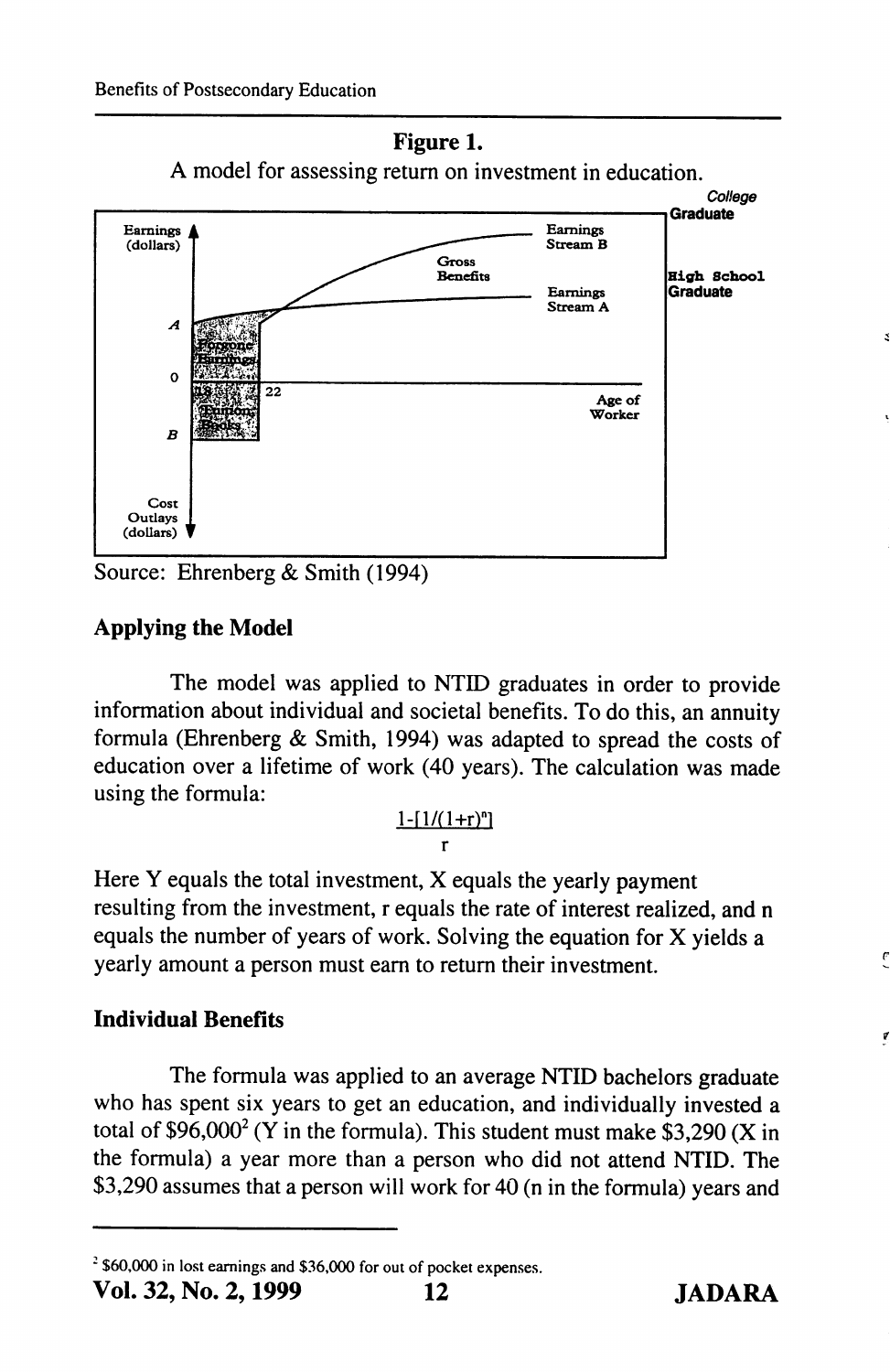Benefits of Postsecondary Education

net 2 percent on their investment (r in the formula) a year. This is after discounting the interest rate (6%) by an average inflation rate of 4 percent.

After determining the amount a student must make each year to recoup their investment in education (\$3,290), the authors calculated how much this amount exceeds the earnings of individuals who did not make the investment in higher education. Figure 2 plots the differences in earnings between NTID bachelor graduates and high school graduates who did not attend college. As can be observed, the difference grows each year. For the first 25 years of work (age 25 to 50) the mean difference between deaf workers with only a high school diploma and deaf workers with a bachelor degree from RIT averages \$8,986 per year.

## Figure 2.

Earnings differences between NTID bachelor graduates and high school graduates.



### Societal Benefits

The federal government contributes annually approximately \$25,000 to the support a student attending NTID. For a student enrolled in a bachelor's degree program this will total approximately \$125,000 by the time of graduation. The same annuity formula described above can be applied to determine the amount of taxes a student must pay each year in order to return the \$125,000 to the federal treasury. From these calculations we find that a student will need to contribute an average of \$4,569 dollars in taxes each year for 40 years to return the federal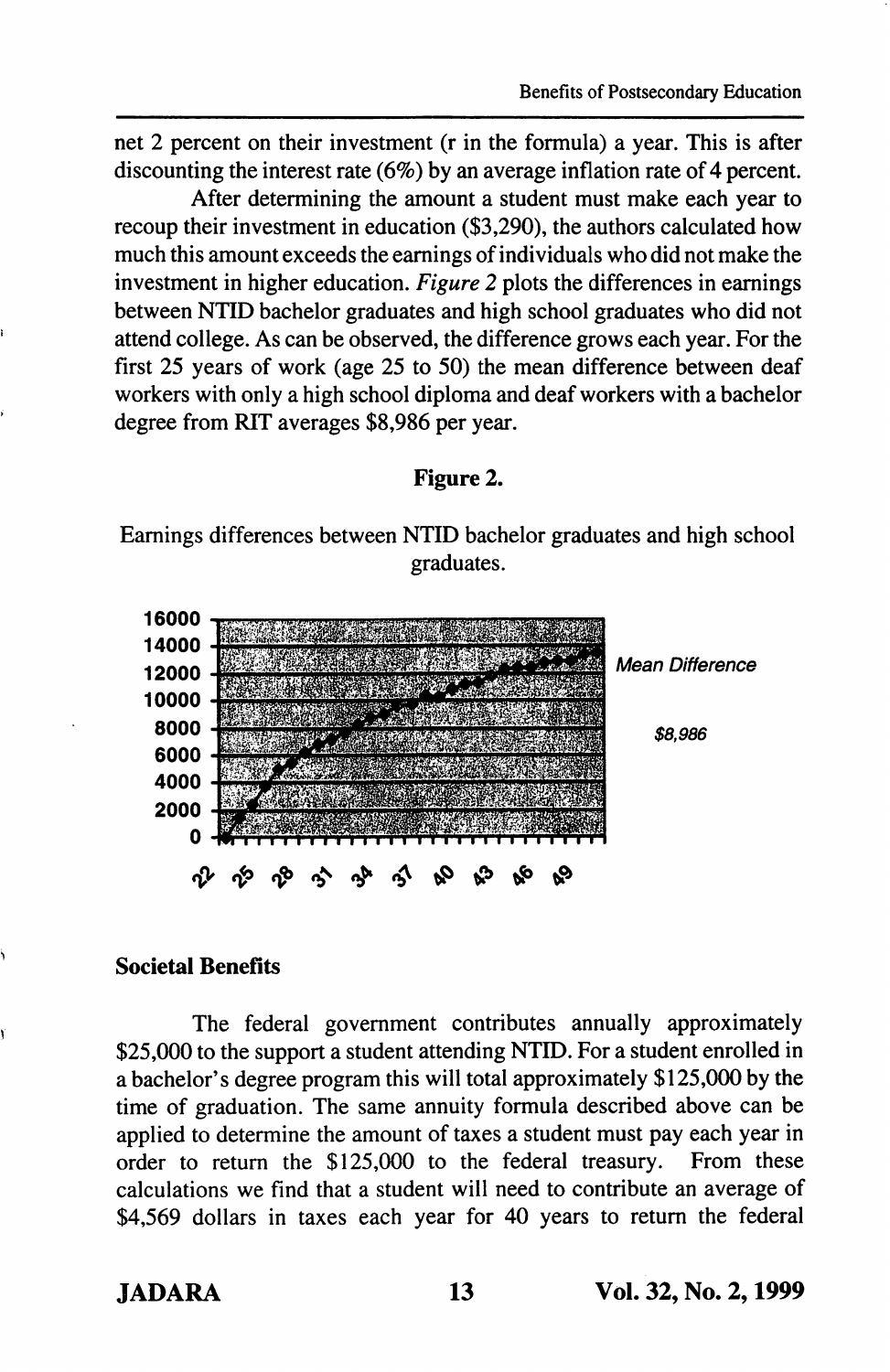investment. Figure 3 shows that for 25 years of work<sup>3</sup> NTID bachelor graduates contribute an average of \$6,632 in federal taxes. This figure represents an additional \$2,063 taxes paid on average to the federal treasury, beyond the \$4,569 needed to repay the federal investment.





## **Discussion**

Investments in college are individual and societal. Individual investments for students attending NTID can easily amount to \$16,000 a year when one considers \$10,000 in lost wages and average out-of-pocket expenses of \$6,000. For four years of college these investments can total \$64,000. The model presented in this paper demonstrates that deaf and hard of hearing bachelor degree graduates earn additional income after graduation to more than return their individual investment. After 25 years of work, NTID bachelor degree graduates earn, on average, \$8,986 per year more than deaf or hard of hearing persons with only a high school diploma. This amounts to a net annual individual return on investment of \$5,696, after subtracting their annuitized initial investment in their education of \$3,290.

The federal government annually contributes \$25,000 to support the education of deaf and hard of hearing students at NTID. For a 5-year bachelor program this amounts to \$125,000. This paper demonstrates that bachelor degree graduates return to the federal treasury an average of \$6,632 per year in federal taxes during their first 25 years of employment.

<sup>&</sup>lt;sup>3</sup> Since NTID's oldest bachelor alumni have only been in the workforce 25 years we can only report on earnings covering that length of time.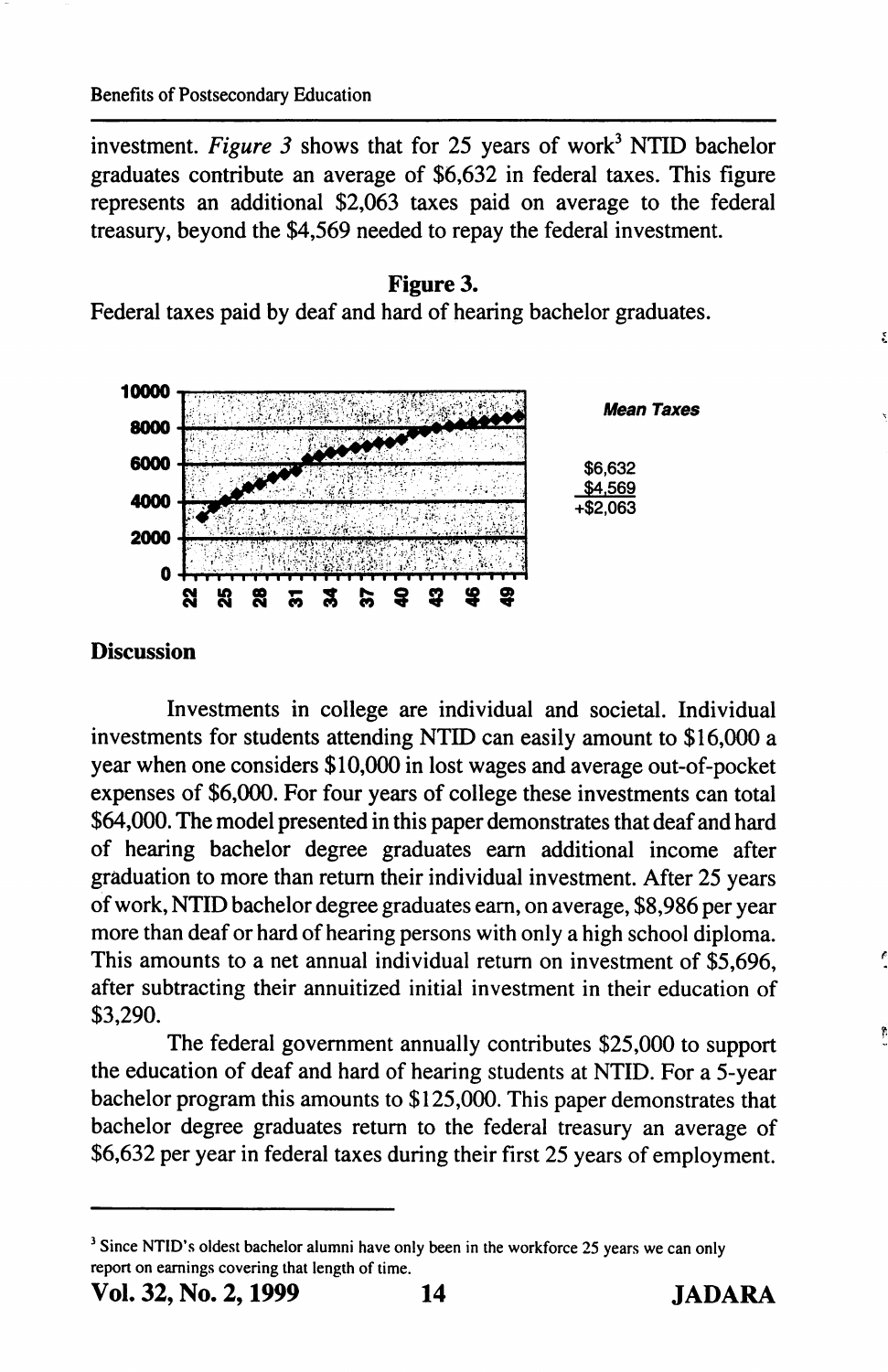This figure exceeds, by \$2,063, the annuitized amount of \$4,569 required payback the federal investment for their education.

## Implications

Ŕ

Ś

ą,

a,

Studies conducted at NTID in collaboration with the Social Security Administration show that deaf and hard of hearing 30 year olds, with only a high school diploma, are more than three times as likely to be receiving SSI or SSDI than deaf or hard of hearing persons with a bachelor degree. These findings indicate that deaf and hard of hearing persons with only a high school diploma continue, as a group, to withdraw monies from the federal treasury well into their adult life. Conversely, deaf and hard of hearing college graduates, as a group, contribute to the treasury throughout a lifetime of work.

As a field, education for deaf and hard of hearing persons, needs to develop national normative information of the type presented in this paper to demonstrate the costs and benefits of funding postsecondary education. This can begin if individual programs develop databases to document the costs and benefits of their program. Finally, there is a need to communicate the results of such research to policy makers and funding agencies.

A next step for NTID is to develop a comprehensive societal cost and benefit model. The model will compare high school graduates who did not attend college with those attending NTID and exiting with degrees. This model will incorporate annualized earnings, annual federal taxes, federal transfer payments and labor force participation to estimate the return in investment to the federal treasury.

#### **REFERENCES**

Berkhauser, R. V., & Haveman, R. H. (1982). Disability and work economics of America. Baltimore: The Johns Hopkins University Press.

Ehrenberg, G., & Smith, R. (1994). Modem labor economics. New York: Harper Collins College Publishers.

Ewell, P. T. (1991). Assessment and public accountability: Back to the future. Change,  $23(6)$ , 12-17.

Forest L. B. (1989). The cooperative extension service. In S. B. Merriam & P. M. Cunningham (Eds.), Handbook of adult and continuing education (Chapter 25). San Francisco: Jossey Bass.